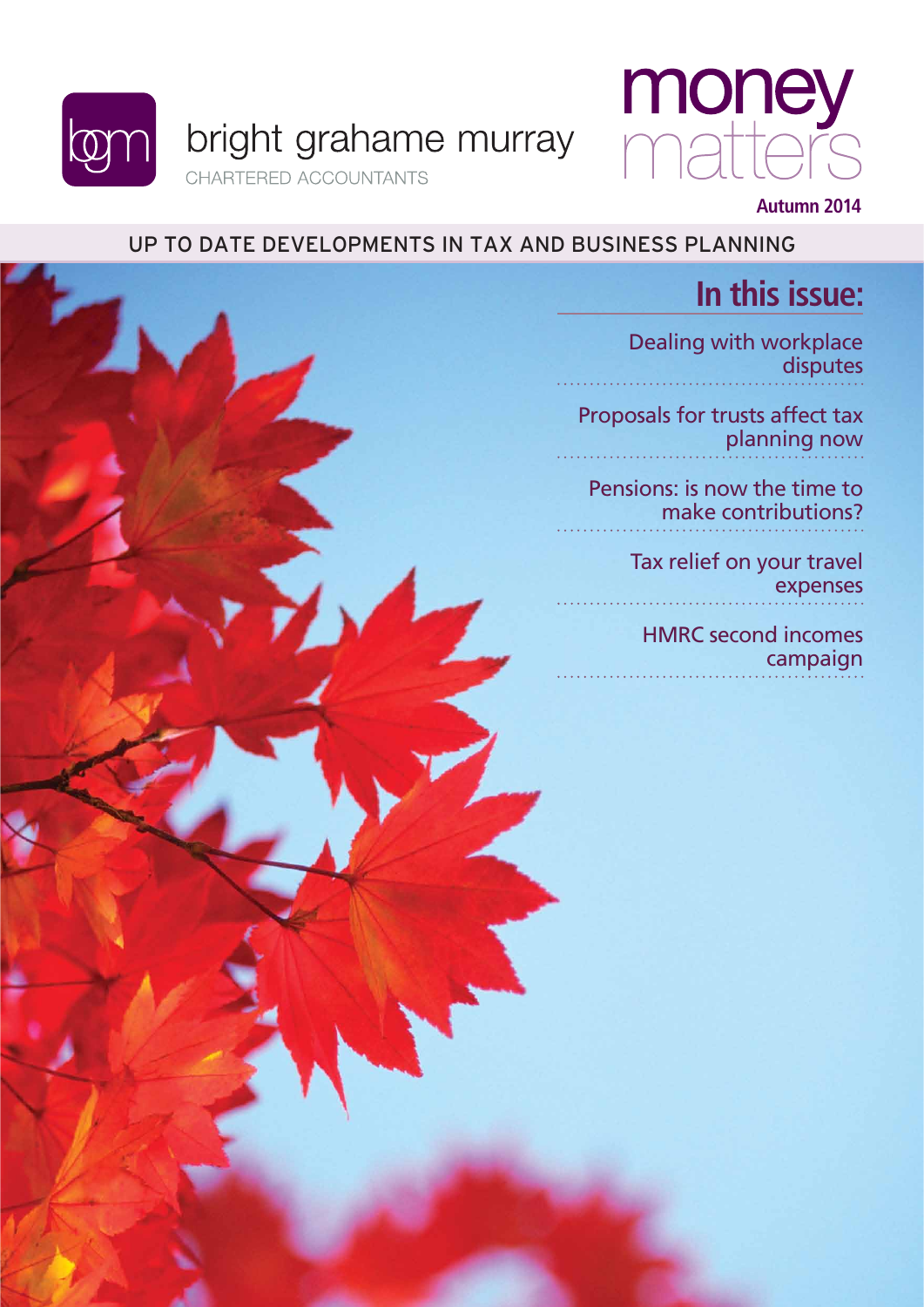# <span id="page-1-0"></span>**Dealing with workplace disputes**

Employees who intend to take a grievance to an employment tribunal must now first notify the Advisory, Conciliation and Arbitration Service (Acas) in most cases.

The idea is that pre-claim conciliation will reduce the number of workplace disputes ending up in court. Early conciliation started by the employee effectively stops the clock on the time limit for presenting a claim to an employment tribunal. The conciliator has one month to achieve a settlement, although discussions can be extended for a further 14 days where there is a prospect of settlement.

Early conciliation is free. It can avoid the costs of going to a tribunal, and may be a very quick solution. There is also the prospect of restoring trust where an employee stays and the agreed outcome might, for example, include an apology – something that is not possible at a tribunal. And if conciliation fails, discussions are confidential and cannot be used in subsequent proceedings.

#### Unreasonable claims?

If a grievance ends up being decided by an employment tribunal, the employer will normally have to pay their own costs, even if they win. However, the tribunal can order an unreasonable claimant to pay the costs, and there have been some recent decisions on this issue – with mixed results for employers.

In *Kapoor v The Governing Body of Barnhill Community High School*, the employee was found to have lied to a tribunal in pursuing a discrimination claim, but this did not automatically constitute unreasonable behaviour. The employee's appeal against the costs award therefore succeeded. In contrast, in the case of *Vaughan v London Borough of Lewisham*, costs

were awarded against an employee because her discrimination and whistle blowing claims were found to have been misconceived.

#### Paying tribunal fees

Tribunal fees to lodge a claim or an appeal were introduced in July 2013, and employers normally have to reimburse these fees where decisions go against them. In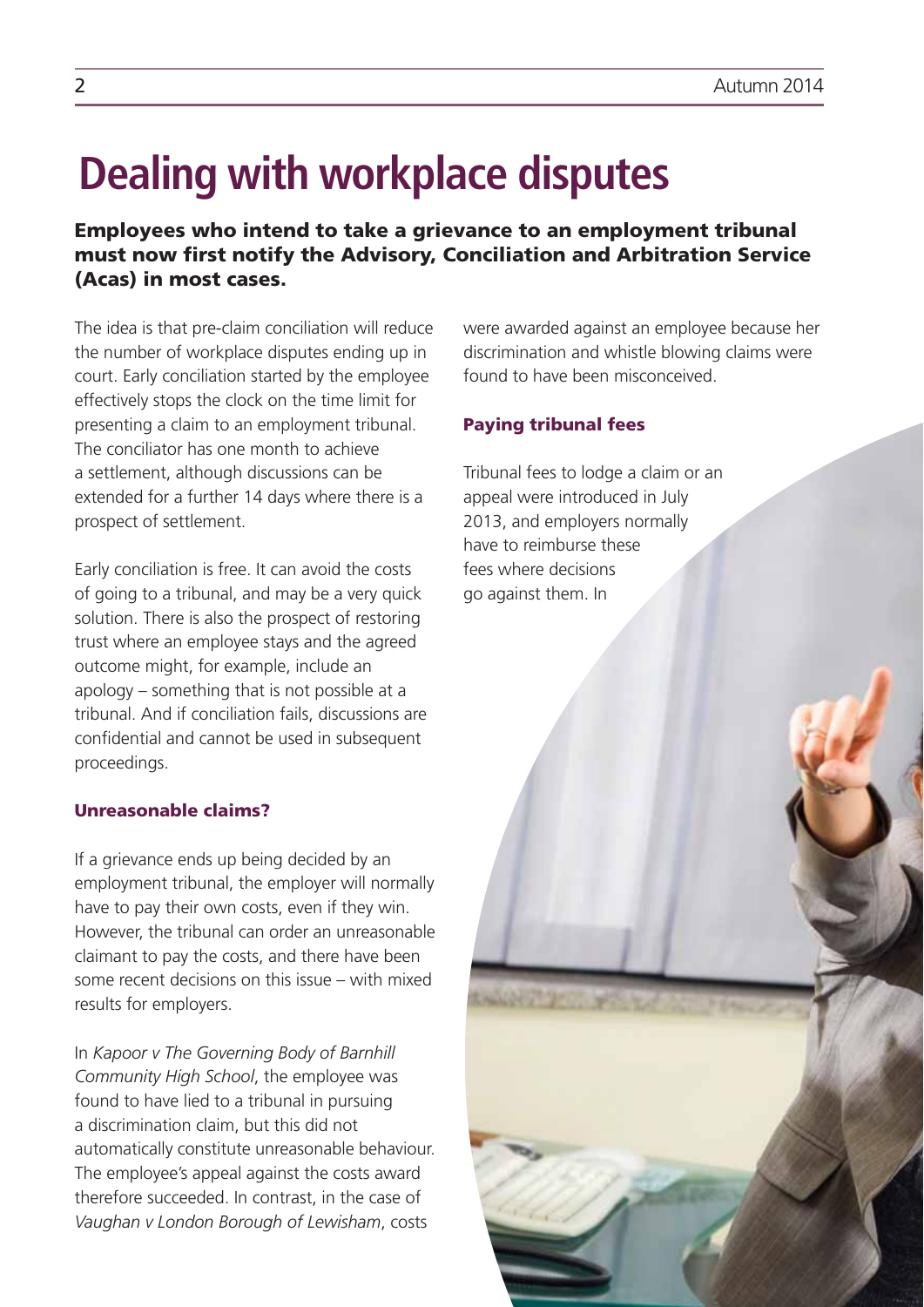#### Autumn 2014 **3**

*Portnykh v Nomura International plc*, the employer had to reimburse fees even though the appeal was only broadly successful and the employee lost on a few minor points.

This case also provided some useful guidance on the application of the 'without prejudice' rule. The basic principle is that a 'without prejudice'

conversation undertaken with the intention of resolving an employment dispute is inadmissible in any subsequent proceedings. Nomura tried to have the conversations with the employee admitted as evidence by arguing that there was no dispute at the time the conversations took place. This argument was rejected because Nomura had already announced their intention to dismiss the employee for misconduct.

We are here to advise should you need help on handling these issues.

**Si to**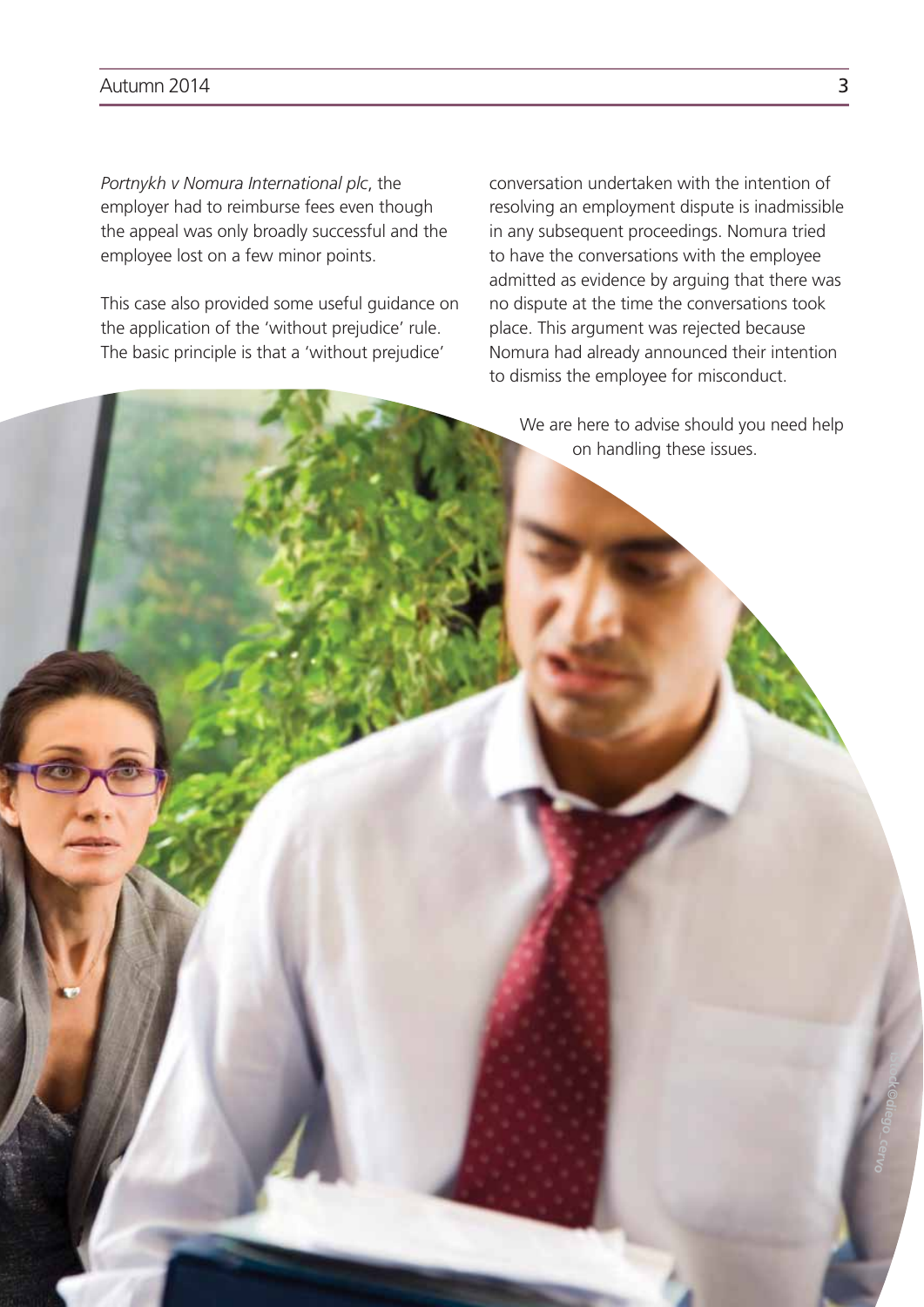### <span id="page-3-0"></span>**Proposals for trusts affect tax planning now**

If you are planning to set up a trust, add funds to an existing trust or have a will that establishes a trust on death, then HM Revenue and Customs' (HMRC) proposed changes to the inheritance tax (IHT) treatment of trusts mean you might have to rethink your planning.

The changes affect the way that IHT applies to most trusts (also called settlements) with some limited exceptions. Trust assets are subject to an IHT charge every 10 years, and there can also be an exit charge when capital is paid out to the trust beneficiaries. The calculation of these charges is quite complicated, and the changes are partly designed to simplify this.

HMRC is also concerned about the ability of individuals to set up multiple trusts during their lifetime, with each trust then benefiting from a nil-rate band of £325,000. Establishing a new



trust every seven years is a straightforward way of achieving this. If the process is started at an early age, such a strategy of making a gift into a trust of £325,000 every seven years could remove a substantial amount of assets from a person's estate.

HMRC's proposal is that each individual will have only one nil-rate band for trusts or settlements during their lifetime. This will be entirely separate from their personal nil-rate band, although it will be the same £325,000 amount. The settlor will be responsible for making an election that sets out how they wish to allocate their settlement nil-rate band between the trusts that they have set up. For trusts created on death, the election will be made by the personal representatives.

The new rules will apply after 6 April 2015, but they will only affect new trusts that have been created after 6 June 2014 – the publication date of HMRC's consultation document about the taxation of trusts. The rules will also apply where property or funds are added to an existing trust. Existing trusts made by 6 June 2014 will retain the nil-rate band available to them under the previous rules, but they will benefit from the new simplified way in which charges are calculated.

The changes are not definite – just a consultation, as things stand – but the proposals seem very likely to be included in next year's Finance Act.

Please get in touch with us if you need advice.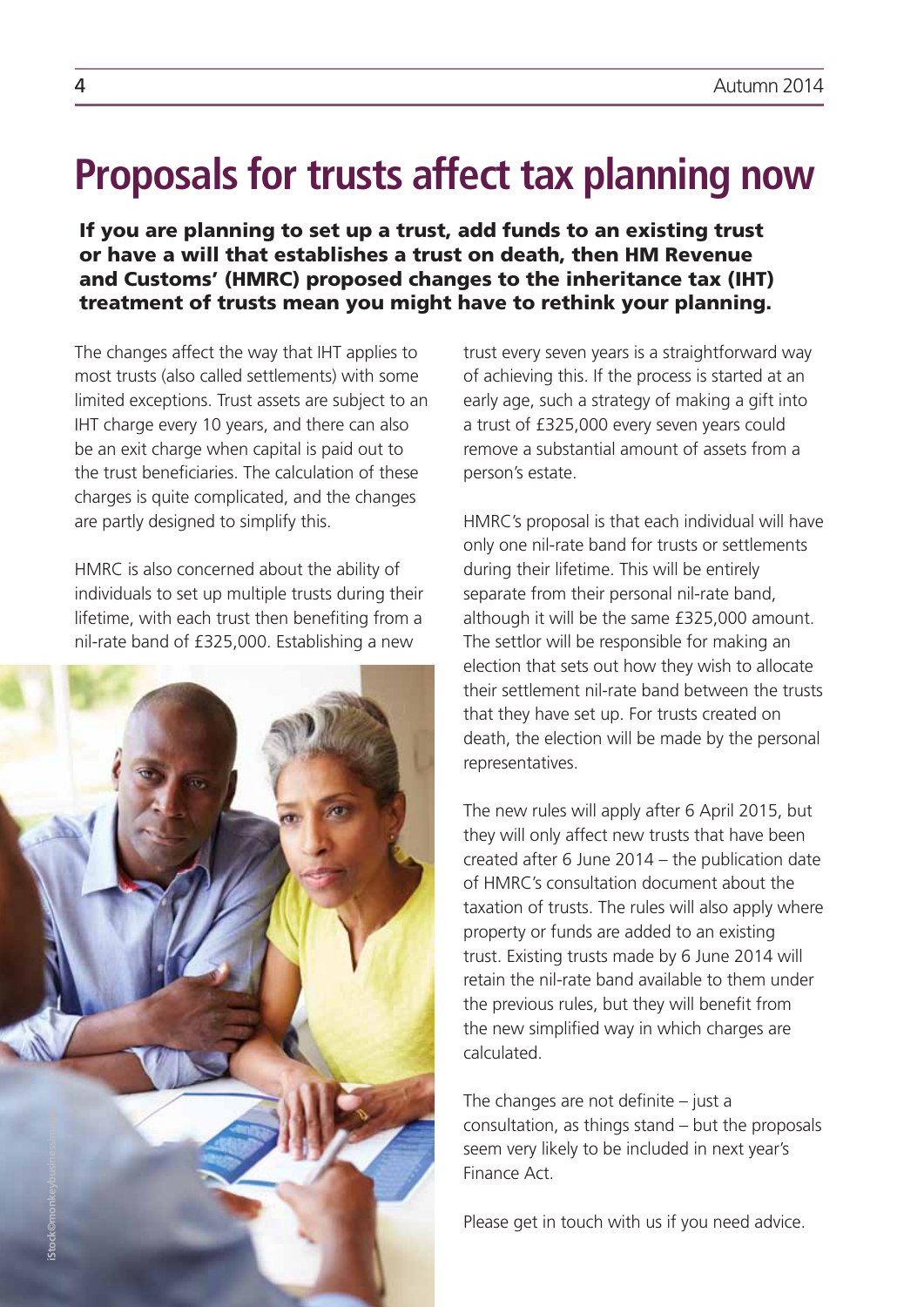### <span id="page-4-0"></span>**Pensions: is now the time to make contributions?**

Should you put more into your pension scheme? Everyone with earnings should revisit this question following this year's Budget proposals for greater flexibility in accessing pension savings. The main changes are due from April 2015 but there have also been important relaxations this tax year.

From April 2015, it will still be possible to take 25% of your pension fund taxfree from the age of 55, but under the proposed new rules, the aim is that you should then have broadly unrestricted access to the rest of your accumulated pension funds. It



for expenditure, or possibly for some individuals, in years of unusually low taxable income.

The increased attractiveness of pension investment has arrived just after a reduction to the effective limits on how much you can

will still be possible to buy an annuity to secure a guaranteed lifetime income and this might well continue to be the best solution for many people. But it will become easier and generally less expensive to use other approaches.

The income you can draw is subject to income tax – but not national insurance contributions. So drawing excessive amounts from a pension fund could generate unnecessarily large tax liabilities which it might be possible to avoid, or reduce, by taking withdrawals spread over several years.

While investments remain in a pension fund, you can buy and sell them and accumulate income without paying any UK tax. It is only when you draw them out that you pay income tax on them. So it will generally make sense to only take income from the pension when it is needed

contribute. The maximum tax-efficient annual pension investment for an individual is now £40,000 (previously £50,000) and the lifetime allowance is £1.25 million, down from £1.5 million before 6 April 2014.

Your pension planning should also take into account the possibility of further changes. A new Government might limit tax relief on pension contributions to the 20% basic rate or perhaps a 30% flat rate for all – proposals that have often been aired recently – and further reduce the lifetime and annual allowances.

All this makes 2014/15 a good year to consider maximising your pension contributions, if your savings have not exceeded the lifetime allowance. You can generally bring forward your unused annual allowances from the previous three years.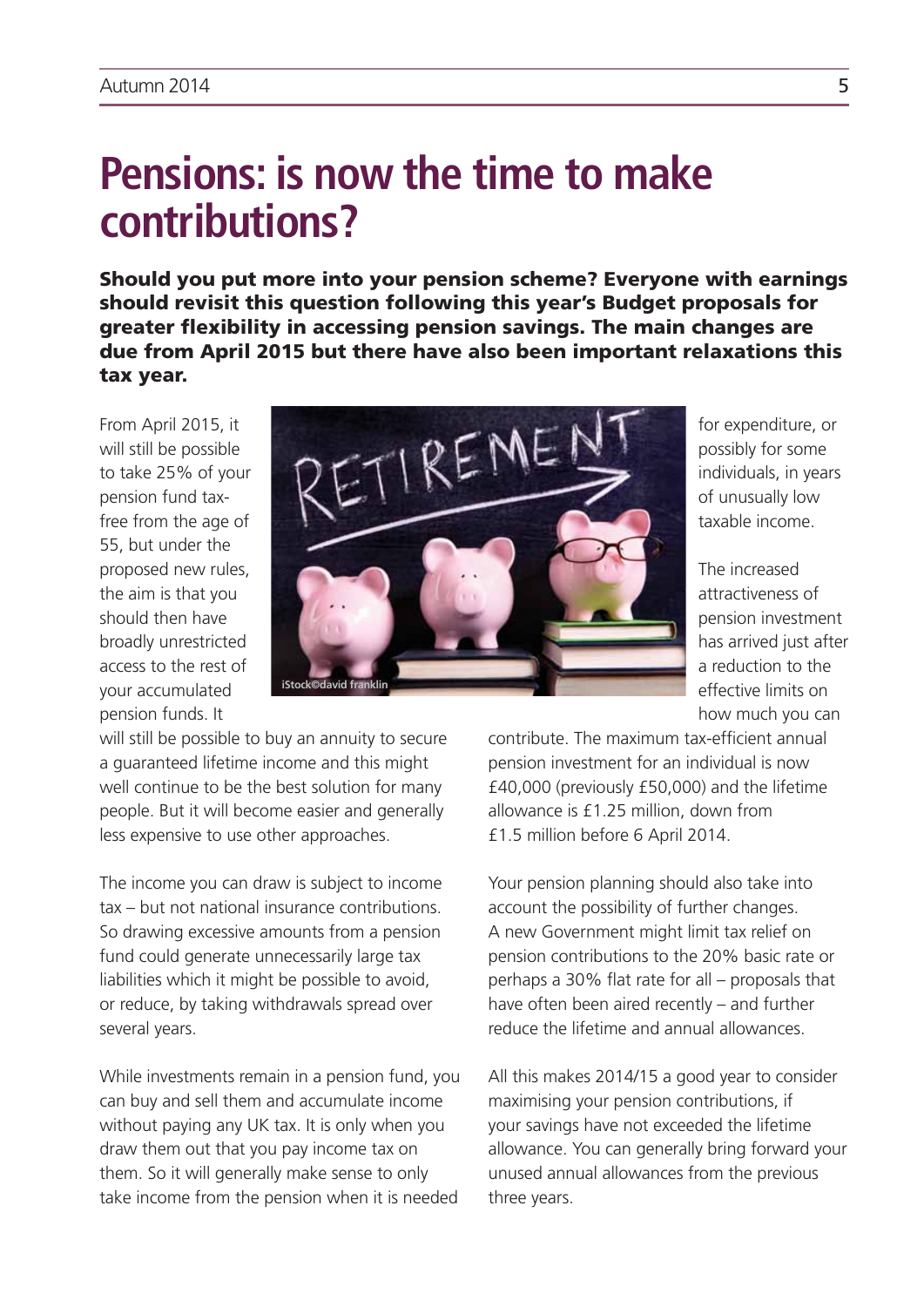## <span id="page-5-0"></span>**Tax relief on your travel expenses**

Virtually everyone who is self-employed incurs travel costs, but it may sometimes be hard to decide whether these expenses are allowable for tax.

Unfortunately, there is no detailed guidance from HMRC about such travel expenses, and instead we have to look at what the courts have decided. The latest decision does little to help matters.

The cost of a self-employed person travelling from home to their place of work is not normally allowed as an expense, and it makes no difference if they keep their business records, materials, tools etc at home. In the case of *Newsom v Robertson* (1952), a barrister worked part-time at home when the courts were sitting and full-time when they were not. Travel between home and his chambers was disallowed on the basis that the chambers were the base of operations. And because travel costs are disallowed, so are incidental costs such as car parking and congestion charges. However, travel costs to and from home are allowed when home is your base of operations, and you



travel to a number of different temporary work locations. In the case of *Horton v Young* (1971), a self-employed bricklayer was successful in claiming travel costs between home and various temporary building sites.

The essential point is that the nature of the trade or profession must be itinerant and there should be no predictability about the place of work.

The upper-tier tribunal decision in the recent case of *Doctor Samadian v HMRC* (2014) reinforced the above principle. The doctor was employed full-time at two NHS hospitals, and he was also in self-employed private practice working from an office at home. He saw his private patients at consulting rooms that he hired at two private hospitals, and also visited patients in their homes. HMRC did not dispute the deductibility of travel between the two private hospitals, between the private hospitals and a patient's home, and between home and a patient's home.

The dispute concerned travel between the doctor's home and the private hospitals and also between the NHS and the private hospitals, and in both cases the decision was in HMRC's favour. Although home and the private hospitals were all places of work, the doctor was not considered to be itinerant, and his attendance at the private hospitals was regular and predictable. The decision means that a deduction for the cost of travel to another place of business will only be allowed in very exceptional circumstances.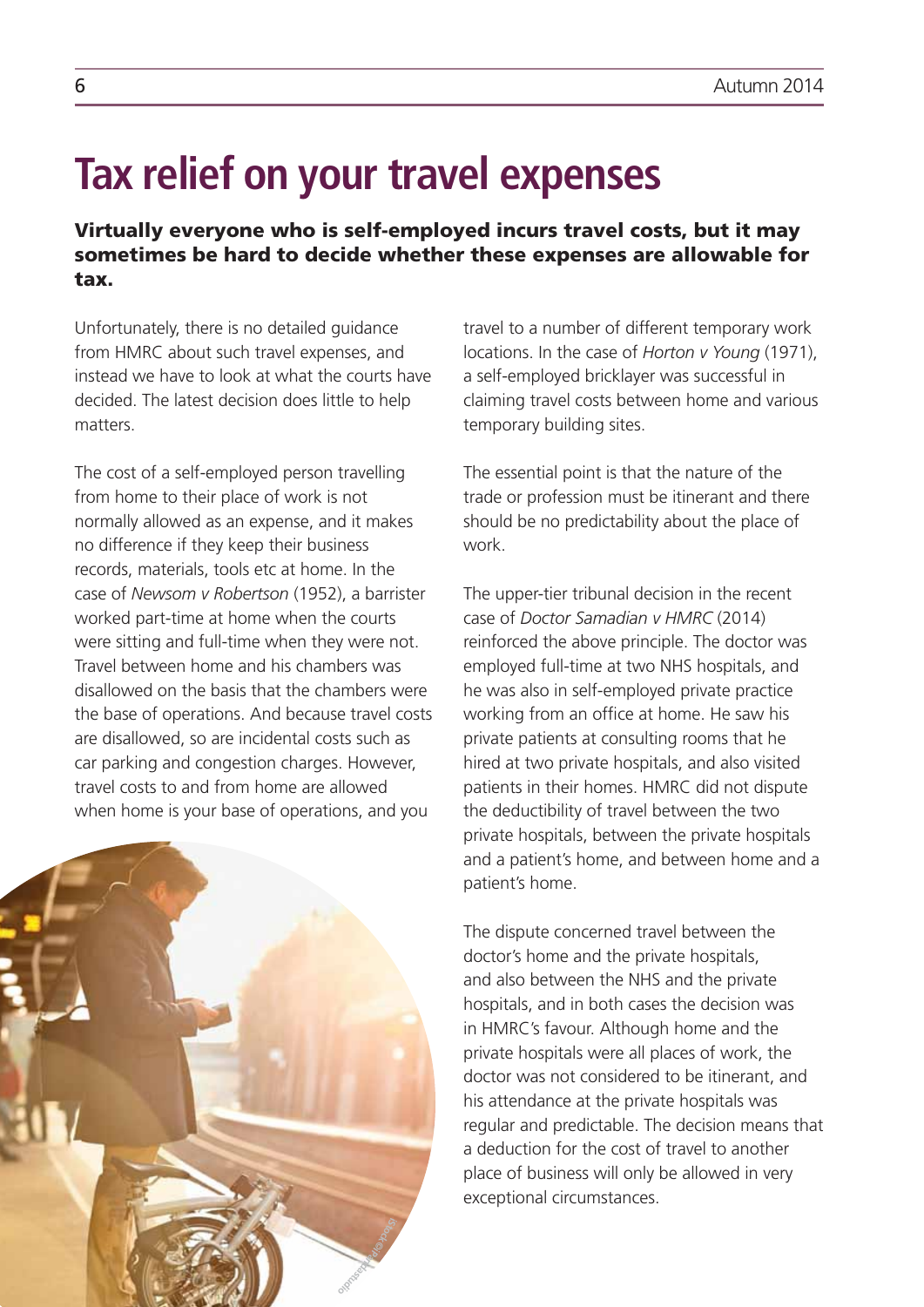## <span id="page-6-0"></span>**HMRC second incomes campaign**

HM Revenue & Customs' (HMRC's) second incomes campaign is targeted at employees who have additional income from working for themselves. This latest campaign allows taxpayers to disclose any additional tax due on such additional incomes.

The second incomes campaign has no fixed deadline and will be open for some time – unlike similar previous HMRC actions of this kind. There is also no incentive in the form of a reduced penalty for disclosure.

However, voluntary disclosure is always treated more leniently compared with the

position where it is HMRC that discovers a taxpayer's error. Also, if a taxpayer has made a careless error and submitted their selfassessment tax returns on time, then they need only declare any unpaid tax for up to six previous years – no matter how many years are actually involved. Once the campaign closes, HMRC will use any information it has to come down hard on those it believes have something to disclose but have failed to do so. HMRC can obtain such information by internet research (such as where services are advertised) or from an informer (maybe a disgruntled customer).

HMRC is targeting a wide range of spare-time activities. You might be trading by making and selling craft items, or you could be selling goods from a market stall or at car boot sales. Personal services on which HMRC are focusing include



taxi driving, hairdressing, fitness training or landscape gardening. Maybe you receive fees for consultancy or other services such as public speaking or providing training. You might receive payments for organising parties and events or for providing entertainment.

Of course the tax liability might be much

lower than expected once allowable expenses are taken into account. For example, public speakers can generally deduct travel expenses from their taxable income, as well as some or all of the cost of equipment they use such as a laptop computer or projector. Even the cost of an office or workspace at home may well be allowable.

Anyone wishing to take advantage of the campaign must initially notify HMRC of their intention, and they then have up to four months to calculate and pay what is owed. Tax calculations covering several years can be quite complicated, especially if claims for tax credits are involved. Also, any other undeclared income, such as investment income or chargeable gains, must be disclosed along with the second income. We will, of course, be happy to help.